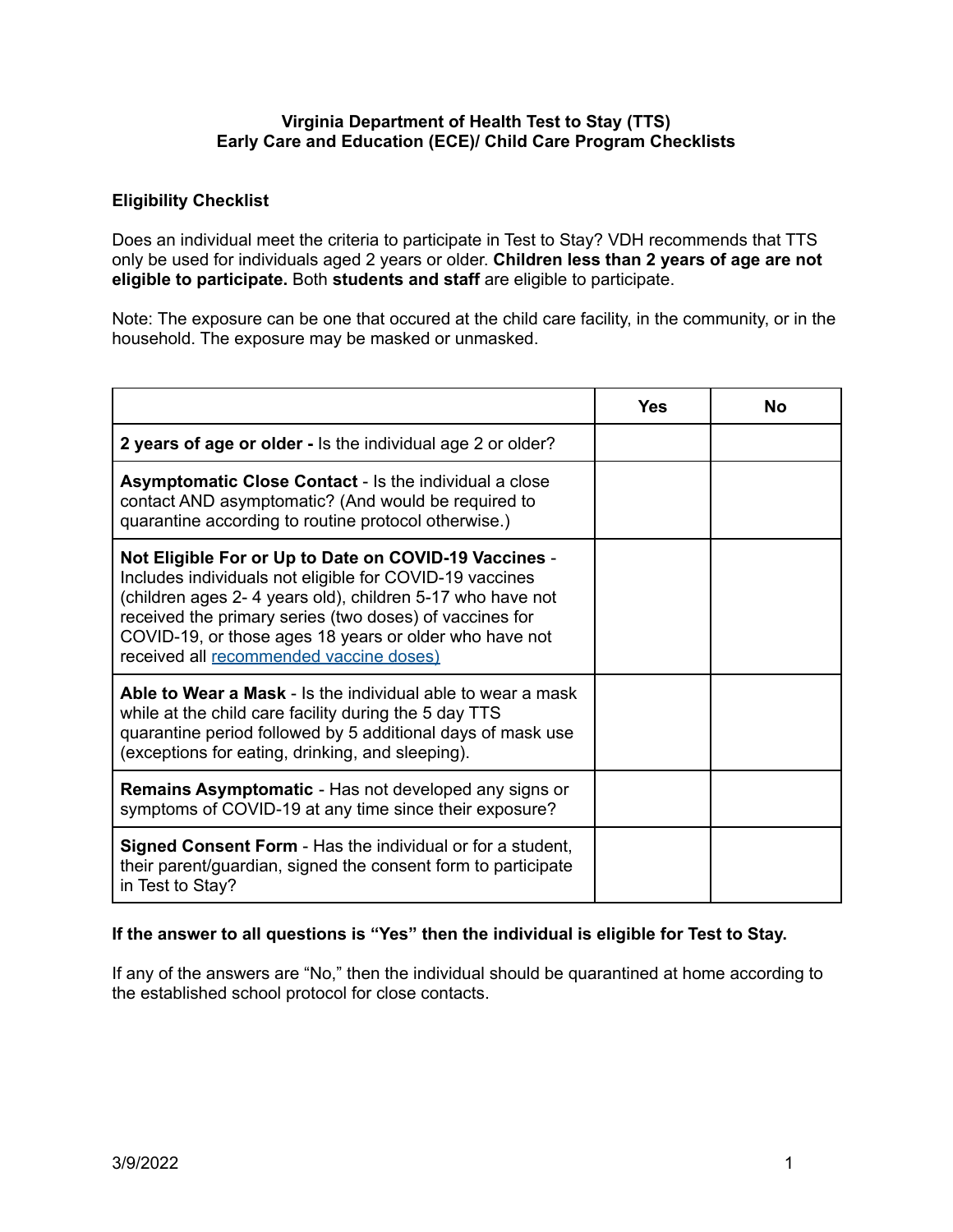# **Child Care Facility Entry Checklist**

Can an individual in Test to Stay proceed to their program room??

|                                                                                                                  | Yes | No |
|------------------------------------------------------------------------------------------------------------------|-----|----|
| Did the individual have a negative rapid test either this<br>morning, or yesterday evening (ideally after 7pm?)  |     |    |
| Is the individual asymptomatic? (No signs or symptoms of<br>COVID-19 have occurred since their last check-in.)   |     |    |
| Can the individual wear a mask (except when eating,<br>drinking, and sleeping) while at the child care facility? |     |    |

# **If the answer to all questions is "Yes" then the individual may proceed to the classroom.**

If the answer to any question is "No," then the individual should be sent home immediately and asked to isolate/quarantine according to the established school protocol for close contacts. They are no longer eligible for the Test to Stay program.